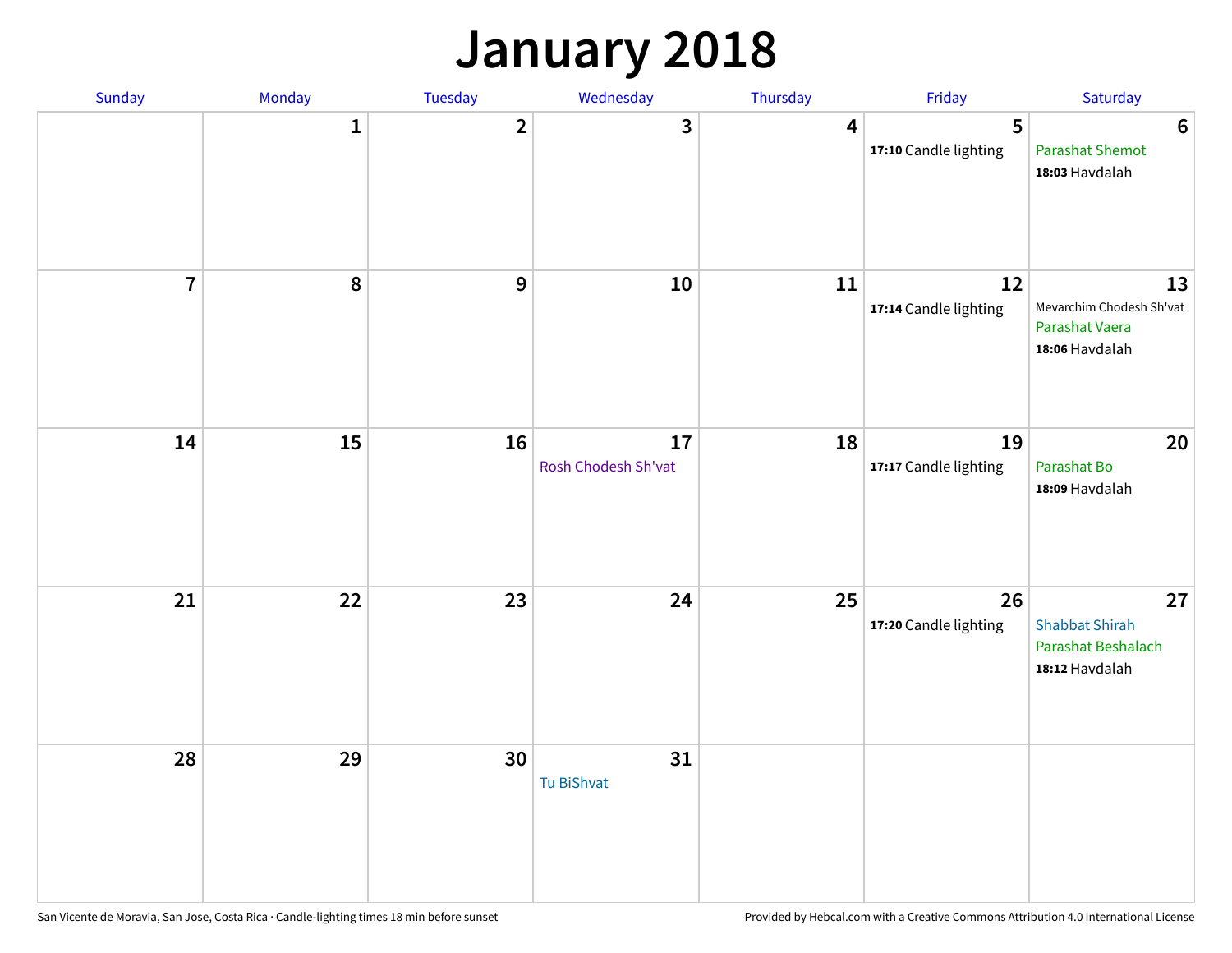# **February 2018**

| Sunday                  | Monday | Tuesday          | Wednesday                                                                                | Thursday                | Friday                                           | Saturday                                                                                        |
|-------------------------|--------|------------------|------------------------------------------------------------------------------------------|-------------------------|--------------------------------------------------|-------------------------------------------------------------------------------------------------|
|                         |        |                  |                                                                                          | $\mathbf{1}$            | $\mathbf{2}$<br>17:23 Candle lighting            | $\mathbf{3}$<br>Parashat Yitro<br>18:14 Havdalah                                                |
| $\overline{\mathbf{4}}$ | 5      | $\boldsymbol{6}$ | $\overline{7}$                                                                           | 8                       | 9<br>17:25 Candle lighting                       | 10<br><b>Shabbat Shekalim</b><br>Mevarchim Chodesh Adar<br>Parashat Mishpatim<br>18:16 Havdalah |
| 11                      | 12     | 13               | 14                                                                                       | 15<br>Rosh Chodesh Adar | 16<br>Rosh Chodesh Adar<br>17:27 Candle lighting | 17<br>Parashat Terumah<br>18:17 Havdalah                                                        |
| 18                      | 19     | 20               | 21                                                                                       | 22                      | 23<br>17:28 Candle lighting                      | 24<br><b>Shabbat Zachor</b><br>Parashat Tetzaveh<br>18:18 Havdalah                              |
| 25                      | 26     | 27               | 28<br>04:48 Fast begins<br><b>Ta'anit Esther</b><br>18:12 Fast ends<br><b>Erev Purim</b> |                         |                                                  |                                                                                                 |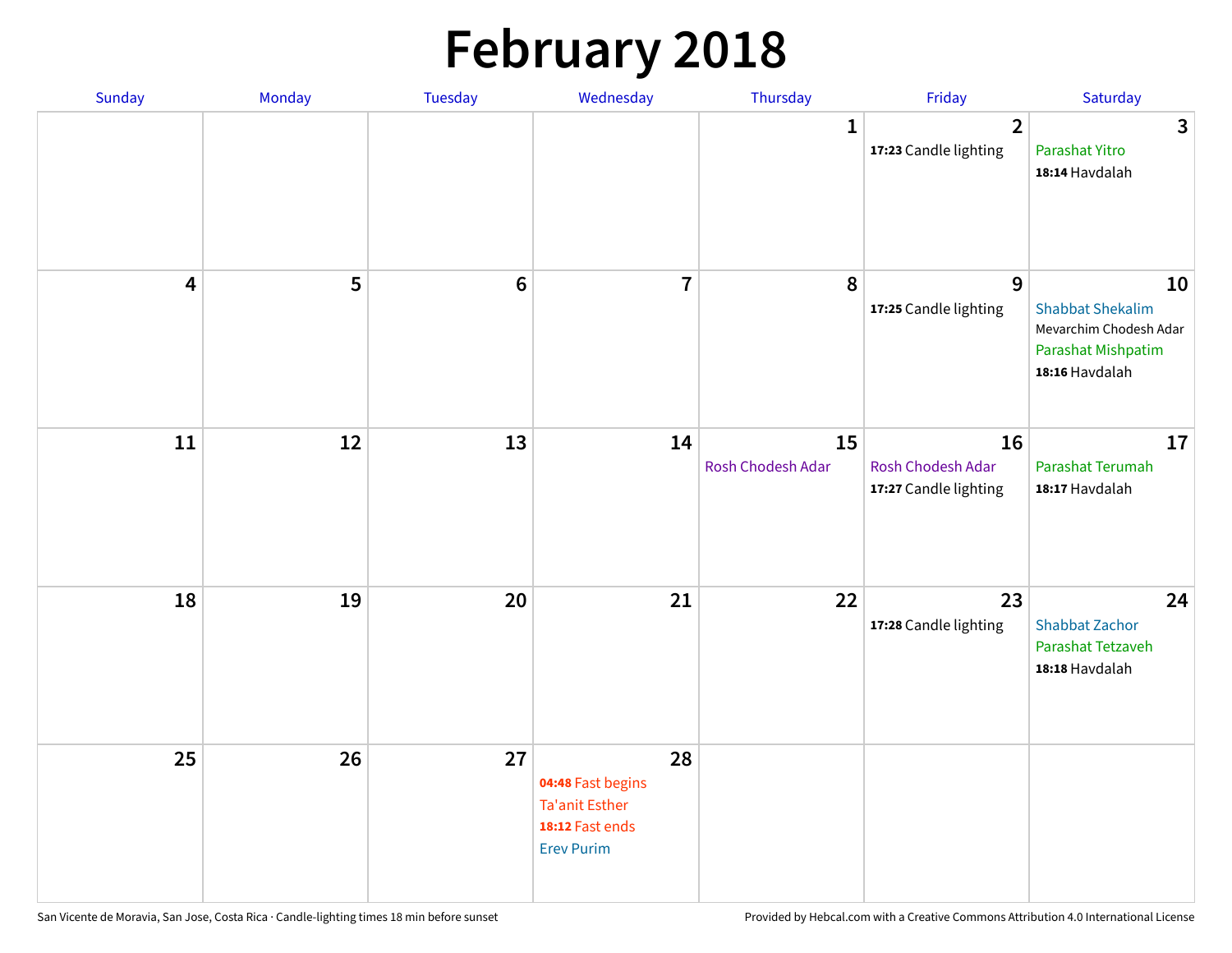## **March 2018**

| Sunday                  | Monday             | <b>Tuesday</b> | Wednesday      | Thursday              | Friday                                                                                            | Saturday                                                                                             |
|-------------------------|--------------------|----------------|----------------|-----------------------|---------------------------------------------------------------------------------------------------|------------------------------------------------------------------------------------------------------|
|                         |                    |                |                | $\mathbf{1}$<br>Purim | $\overline{2}$<br><b>Shushan Purim</b><br>17:28 Candle lighting                                   | 3<br>Parashat Ki Tisa<br>18:18 Havdalah                                                              |
| $\overline{\mathbf{4}}$ | 5                  | $\bf 6$        | $\overline{7}$ | 8                     | 9<br>17:29 Candle lighting                                                                        | 10<br><b>Shabbat Parah</b><br>Mevarchim Chodesh Nisan<br>Parashat Vayakhel-Pekudei<br>18:18 Havdalah |
| 11                      | 12                 | 13             | 14             | 15                    | 16<br>17:29 Candle lighting                                                                       | 17<br><b>Shabbat HaChodesh</b><br><b>Rosh Chodesh Nisan</b><br>Parashat Vayikra<br>18:18 Havdalah    |
| 18                      | 19                 | 20             | 21             | 22                    | 23<br>17:28 Candle lighting                                                                       | 24<br><b>Shabbat HaGadol</b><br>Parashat Tzav<br>18:18 Havdalah                                      |
| 25                      | 26<br>Yom HaAliyah | 27             | 28             | 29                    | 30<br>04:32 Fast begins<br><b>Ta'anit Bechorot</b><br><b>Erev Pesach</b><br>17:28 Candle lighting | 31<br>Pesach I<br>18:18 Candle lighting                                                              |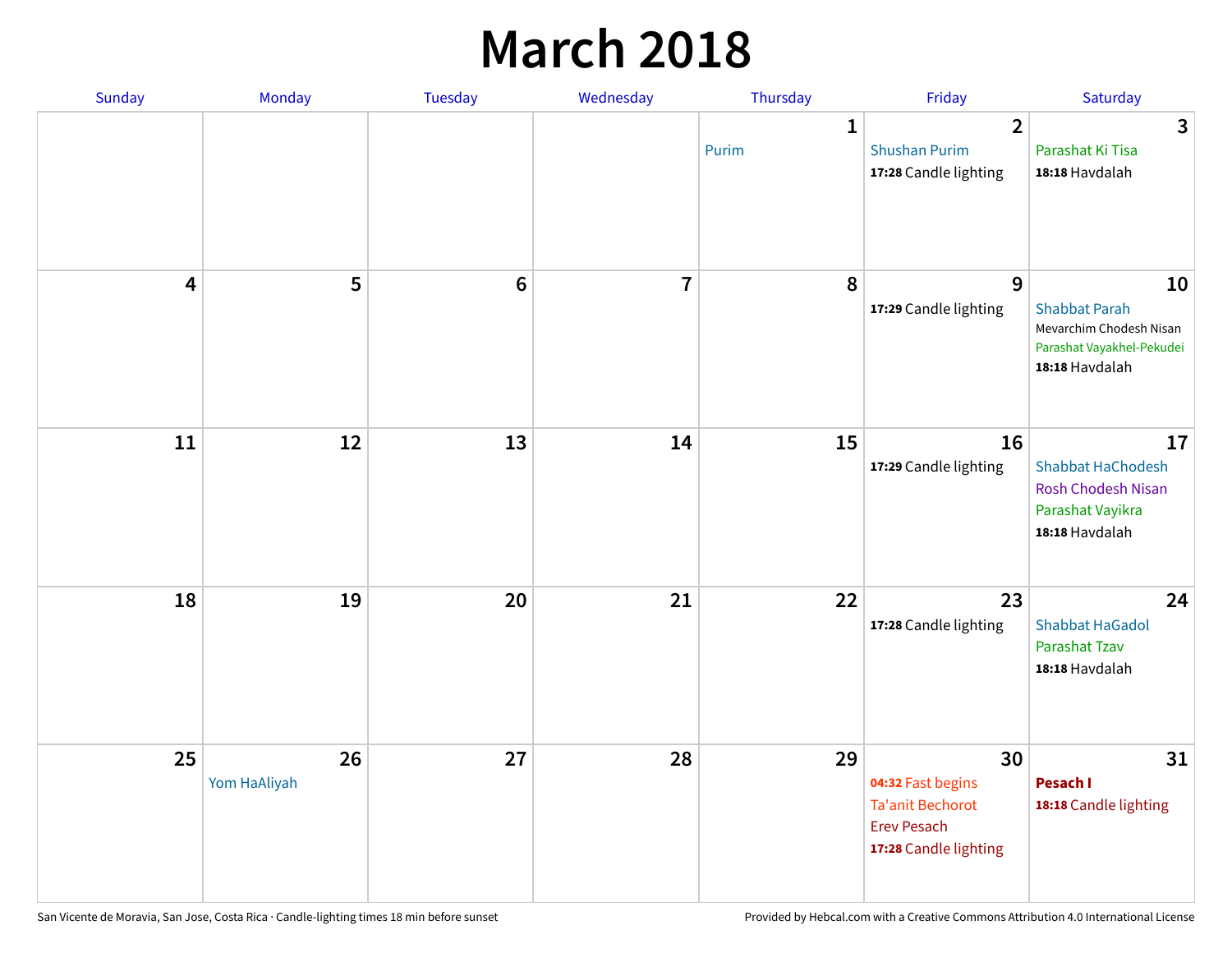# **April 2018**

| Sunday                                  | Monday                              | <b>Tuesday</b>                   | Wednesday            | Thursday                                       | Friday                                                        | Saturday                                                           |
|-----------------------------------------|-------------------------------------|----------------------------------|----------------------|------------------------------------------------|---------------------------------------------------------------|--------------------------------------------------------------------|
| 1<br><b>Pesach II</b><br>18:18 Havdalah | $\overline{2}$<br>Pesach III (CH"M) | $\mathbf{3}$<br>Pesach IV (CH"M) | 4<br>Pesach V (CH"M) | 5<br>Pesach VI (CH"M)<br>17:28 Candle lighting | $6\phantom{1}6$<br><b>Pesach VII</b><br>17:28 Candle lighting | $\overline{7}$<br><b>Pesach VIII</b><br>18:18 Havdalah             |
| 8                                       | 9                                   | 10                               | 11                   | 12<br>Yom HaShoah                              | 13<br>17:28 Candle lighting                                   | 14<br>Mevarchim Chodesh Iyyar<br>Parashat Shmini<br>18:18 Havdalah |
| 15<br>Rosh Chodesh Iyyar                | 16<br>Rosh Chodesh Iyyar            | 17                               | 18<br>Yom HaZikaron  | 19<br>Yom HaAtzma'ut                           | 20<br>17:28 Candle lighting                                   | 21<br>Parashat Tazria-Metzora<br>18:19 Havdalah                    |
| 22                                      | 23                                  | 24                               | 25                   | 26                                             | 27<br>17:29 Candle lighting                                   | 28<br>Parashat Achrei Mot-Kedoshim<br>18:20 Havdalah               |
| 29<br><b>Pesach Sheni</b>               | 30                                  |                                  |                      |                                                |                                                               |                                                                    |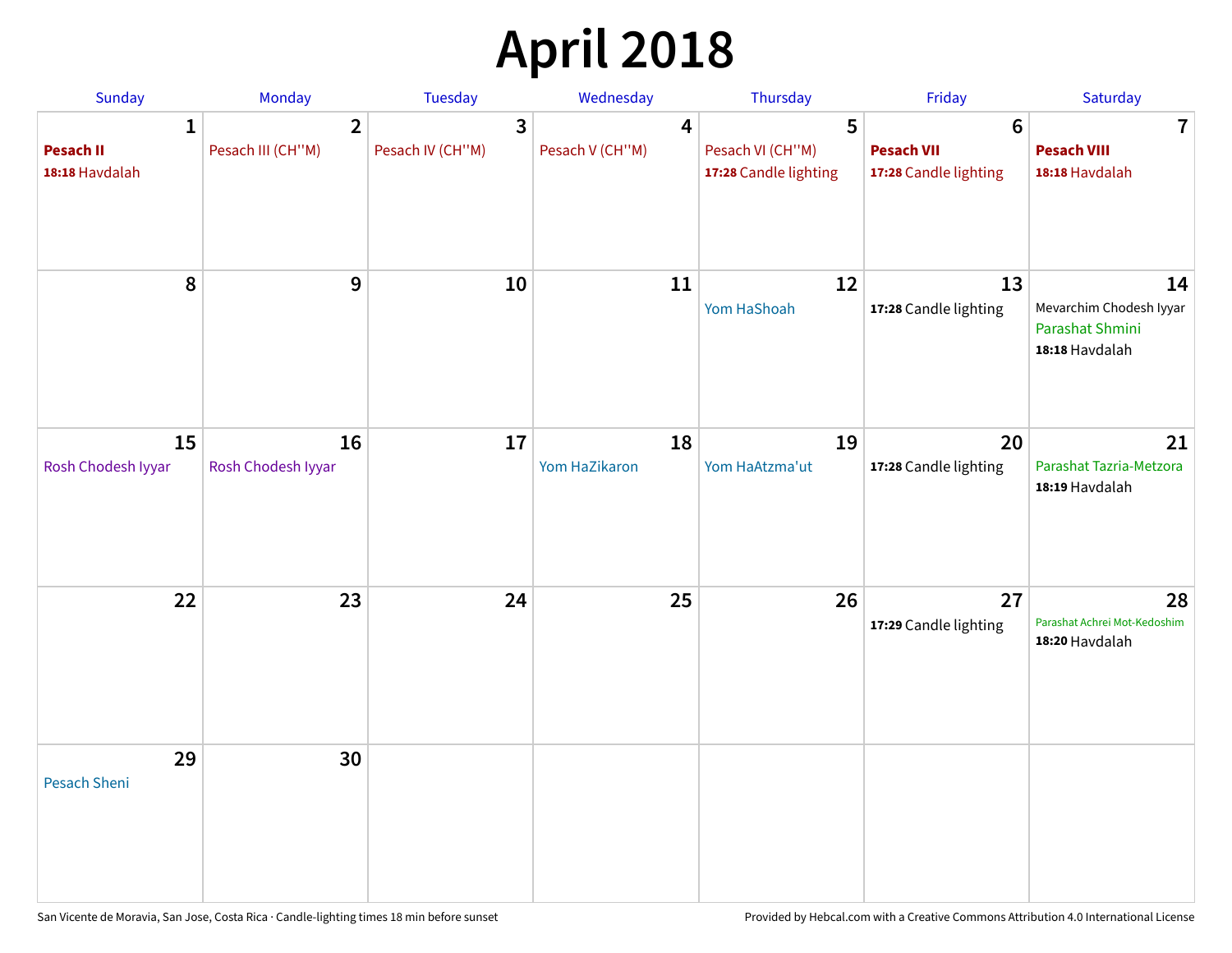# **May 2018**

| Sunday                                          | Monday                                    | Tuesday                  | Wednesday      | Thursday        | Friday                      | Saturday                                                                     |
|-------------------------------------------------|-------------------------------------------|--------------------------|----------------|-----------------|-----------------------------|------------------------------------------------------------------------------|
|                                                 |                                           | $\mathbf{1}$             | $\overline{2}$ | 3<br>Lag BaOmer | 4<br>17:30 Candle lighting  | 5<br><b>Parashat Emor</b><br>18:21 Havdalah                                  |
| $6\phantom{1}$                                  | $\overline{7}$                            | 8                        | 9              | 10              | 11<br>17:31 Candle lighting | 12<br>Mevarchim Chodesh Sivan<br>Parashat Behar-Bechukotai<br>18:23 Havdalah |
| 13<br>Yom Yerushalayim                          | 14                                        | 15<br>Rosh Chodesh Sivan | 16             | 17              | 18<br>17:32 Candle lighting | 19<br><b>Erev Shavuot</b><br>Parashat Bamidbar<br>18:24 Candle lighting      |
| 20<br><b>Shavuot I</b><br>18:25 Candle lighting | 21<br><b>Shavuot II</b><br>18:25 Havdalah | 22                       | 23             | 24              | 25<br>17:34 Candle lighting | 26<br><b>Parashat Nasso</b><br>18:26 Havdalah                                |
| 27                                              | 28                                        | 29                       | 30             | 31              |                             |                                                                              |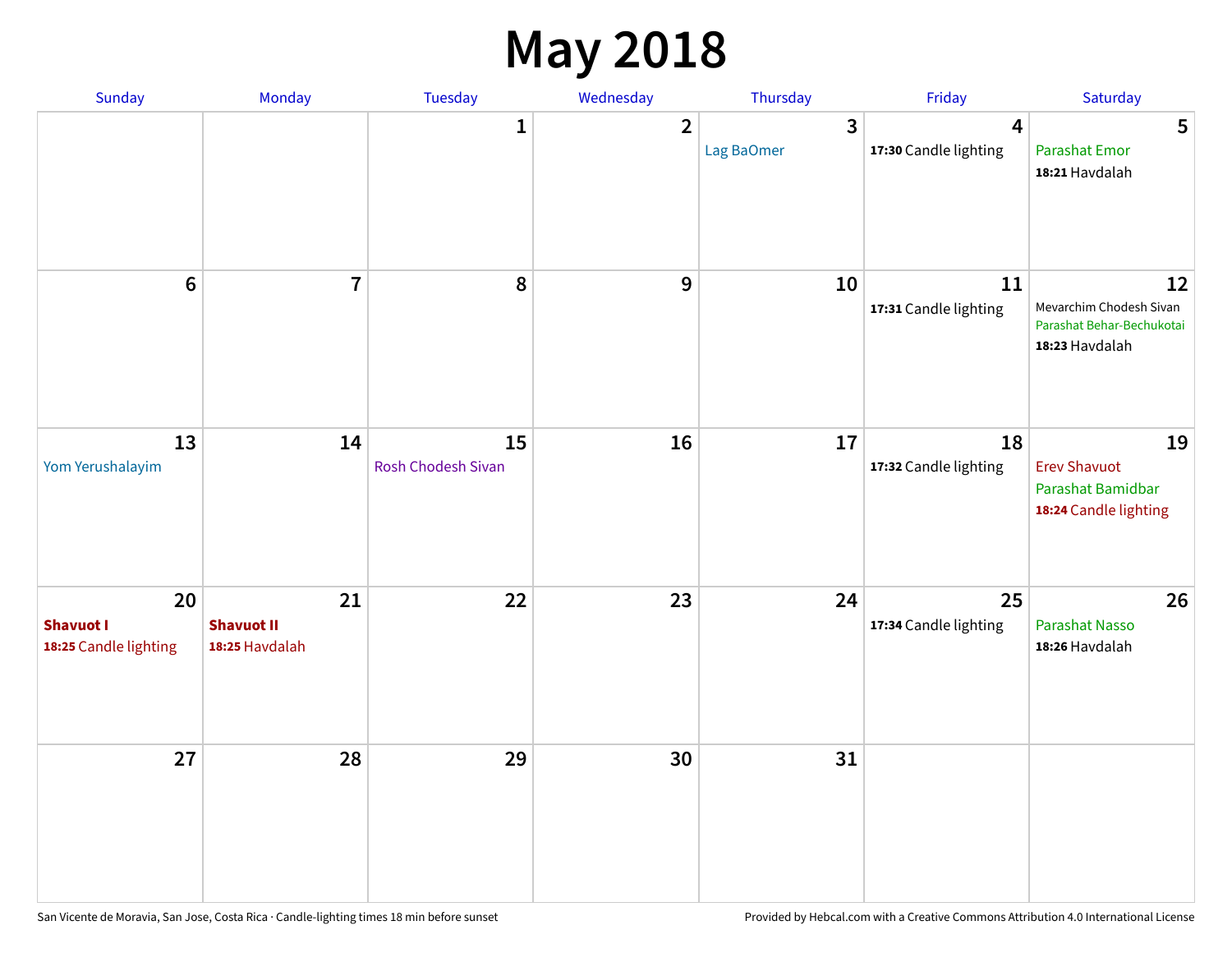#### **June 2018**

| Sunday                  | Monday                  | Tuesday | Wednesday                       | Thursday                        | Friday                                | Saturday                                                           |
|-------------------------|-------------------------|---------|---------------------------------|---------------------------------|---------------------------------------|--------------------------------------------------------------------|
|                         |                         |         |                                 |                                 | $\mathbf{1}$<br>17:36 Candle lighting | $\overline{2}$<br>Parashat Beha'alotcha<br>18:28 Havdalah          |
| $\overline{\mathbf{3}}$ | $\overline{\mathbf{4}}$ | 5       | $\bf 6$                         | $\overline{7}$                  | 8<br>17:38 Candle lighting            | 9<br>Mevarchim Chodesh Tamuz<br>Parashat Sh'lach<br>18:31 Havdalah |
| 10                      | 11                      | 12      | 13<br><b>Rosh Chodesh Tamuz</b> | 14<br><b>Rosh Chodesh Tamuz</b> | 15<br>17:39 Candle lighting           | 16<br>Parashat Korach<br>18:32 Havdalah                            |
| 17                      | 18                      | 19      | 20                              | 21                              | 22<br>17:41 Candle lighting           | 23<br><b>Parashat Chukat</b><br>18:34 Havdalah                     |
| 24                      | 25                      | 26      | 27                              | 28                              | 29<br>17:42 Candle lighting           | 30<br>Parashat Balak<br>18:35 Havdalah                             |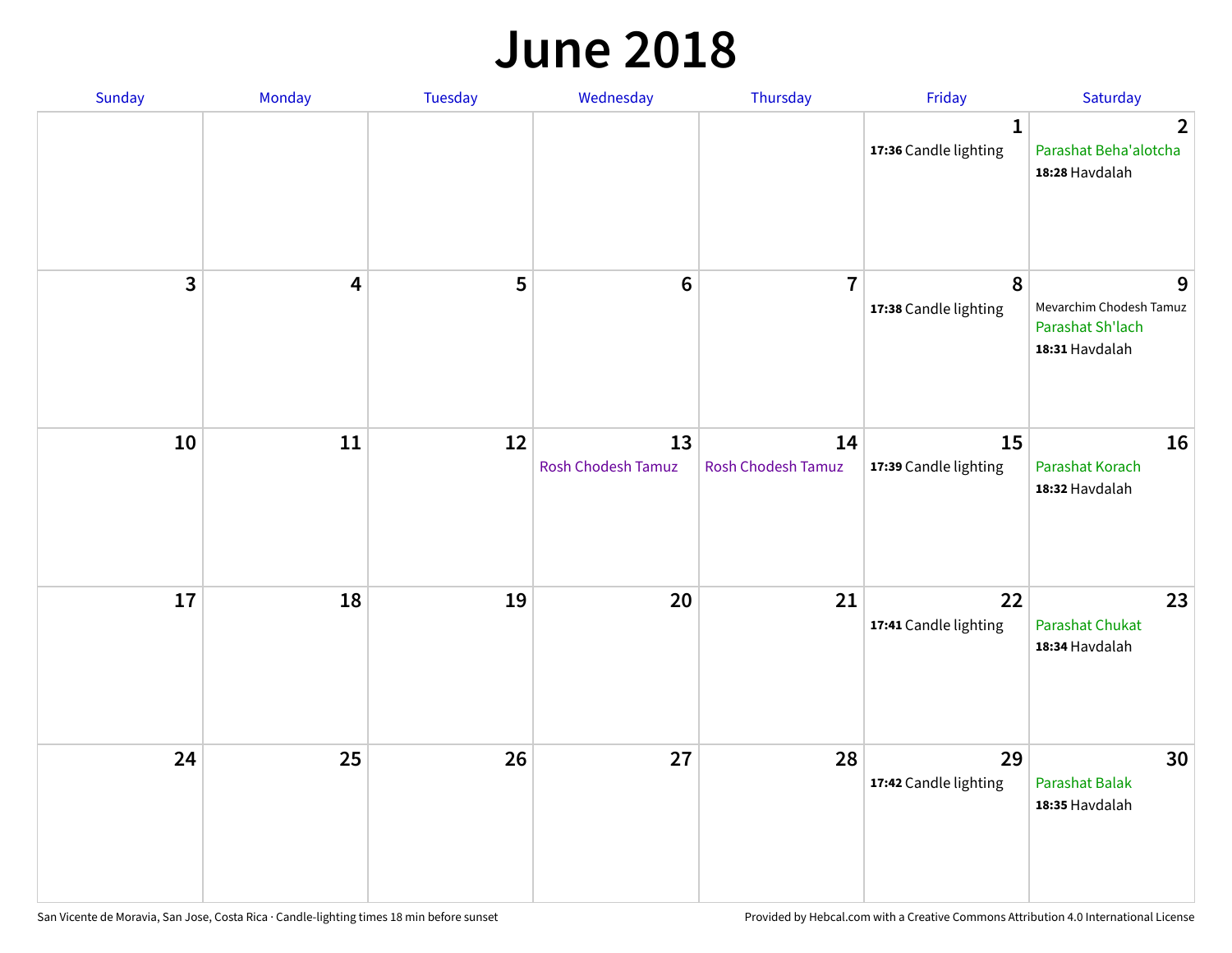# **July 2018**

| Sunday                                                          | Monday         | Tuesday      | Wednesday | Thursday | Friday                                         | Saturday                                                                                                   |
|-----------------------------------------------------------------|----------------|--------------|-----------|----------|------------------------------------------------|------------------------------------------------------------------------------------------------------------|
| 1<br>04:10 Fast begins<br><b>Tzom Tammuz</b><br>18:29 Fast ends | $\overline{2}$ | $\mathbf{3}$ | 4         | 5        | $6\phantom{1}6$<br>17:43 Candle lighting       | $\overline{7}$<br>Mevarchim Chodesh Av<br><b>Parashat Pinchas</b><br>18:36 Havdalah                        |
| 8                                                               | 9              | 10           | 11        | 12       | 13<br>Rosh Chodesh Av<br>17:43 Candle lighting | 14<br>Parashat Matot-Masei<br>18:35 Havdalah                                                               |
| 15                                                              | 16             | 17           | 18        | 19       | 20<br>17:43 Candle lighting                    | 21<br><b>Shabbat Chazon</b><br>18:01 Fast begins<br>Erev Tish'a B'Av<br>Parashat Devarim<br>18:35 Havdalah |
| 22<br>Tish'a B'Av (observed)<br>18:28 Fast ends                 | 23             | 24           | 25        | 26       | 27<br>Tu B'Av<br>17:42 Candle lighting         | 28<br><b>Shabbat Nachamu</b><br>Parashat Vaetchanan<br>18:33 Havdalah                                      |
| 29                                                              | 30             | 31           |           |          |                                                |                                                                                                            |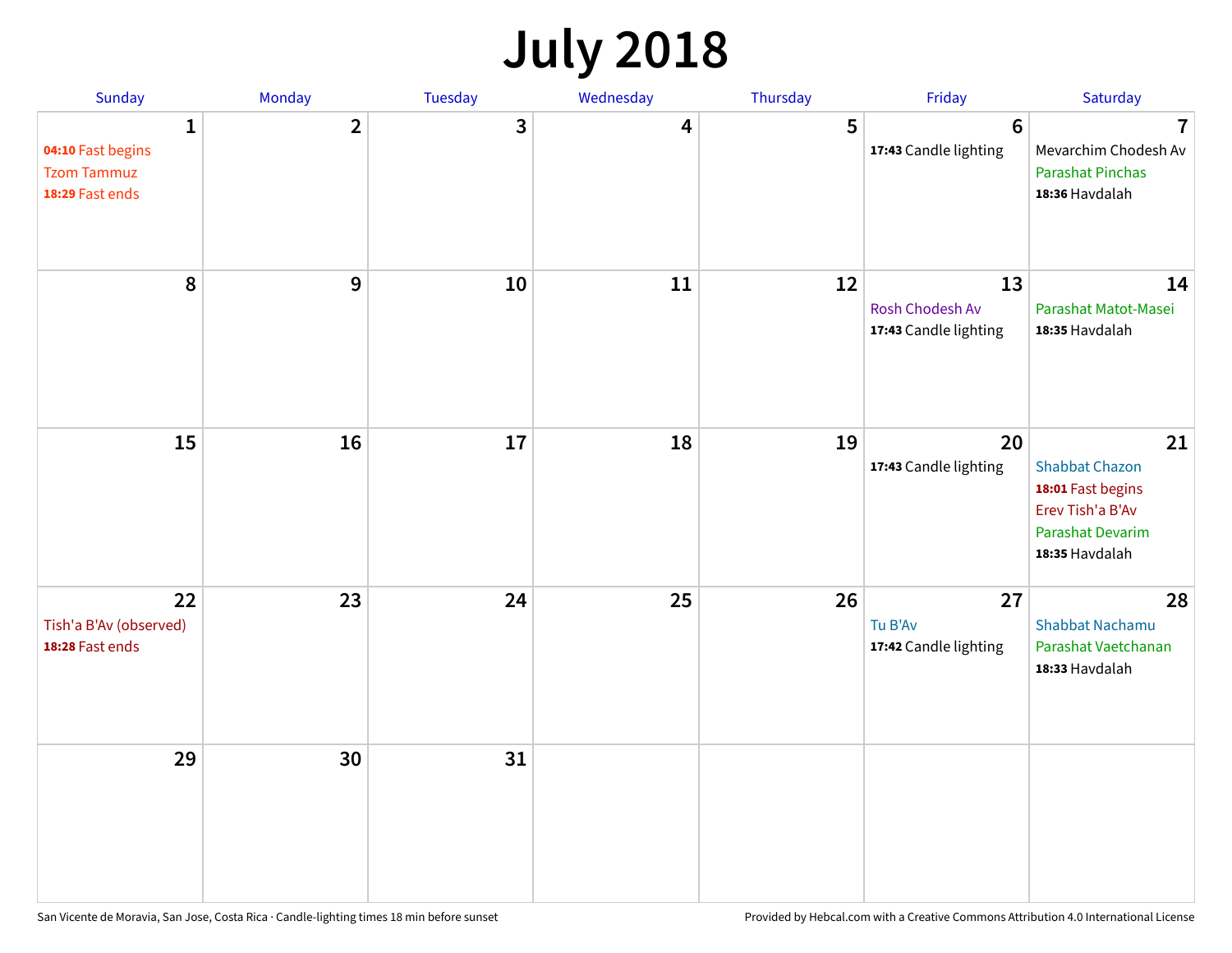# **August 2018**

| Sunday                                                   | Monday           | Tuesday        | Wednesday | Thursday       | Friday                                | Saturday                                                               |
|----------------------------------------------------------|------------------|----------------|-----------|----------------|---------------------------------------|------------------------------------------------------------------------|
|                                                          |                  |                | 1         | $\overline{2}$ | $\mathbf{3}$<br>17:40 Candle lighting | 4<br>Mevarchim Chodesh Elul<br><b>Parashat Eikev</b><br>18:31 Havdalah |
| 5                                                        | $\boldsymbol{6}$ | $\overline{7}$ | $\pmb{8}$ | 9              | 10<br>17:38 Candle lighting           | 11<br>Rosh Chodesh Elul<br>Parashat Re'eh<br>18:28 Havdalah            |
| 12<br>Rosh Hashana LaBehemot<br><b>Rosh Chodesh Elul</b> | 13               | 14             | 15        | 16             | 17<br>17:35 Candle lighting           | 18<br><b>Parashat Shoftim</b><br>18:25 Havdalah                        |
| 19                                                       | 20               | 21             | 22        | 23             | 24<br>17:31 Candle lighting           | 25<br>Parashat Ki Teitzei<br>18:21 Havdalah                            |
| 26                                                       | 27               | 28             | 29        | 30             | 31<br>17:27 Candle lighting           |                                                                        |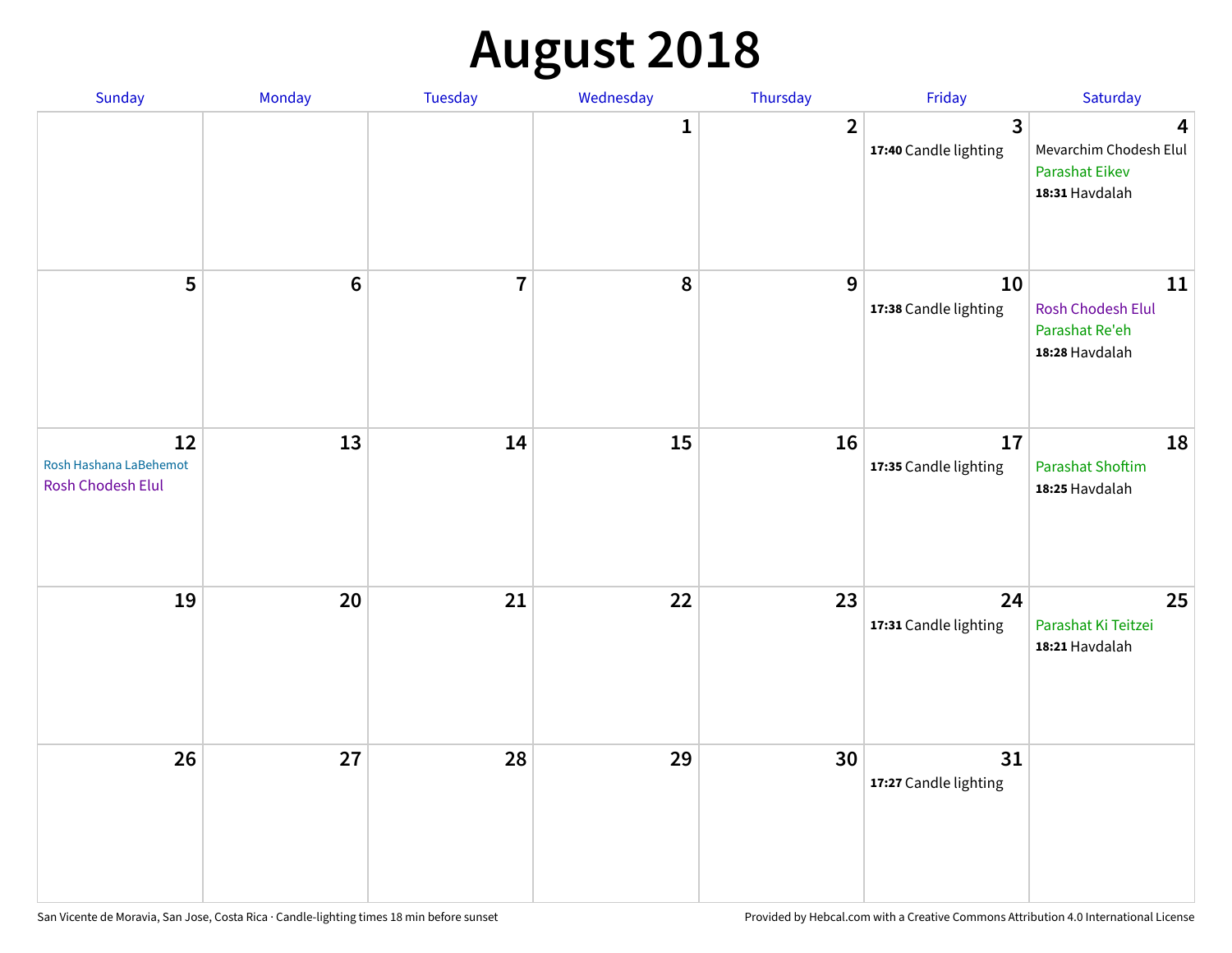# **September 2018**

| <b>Sunday</b>                                            | Monday                                           | <b>Tuesday</b>                                        | Wednesday                                                          | Thursday               | Friday                                         | Saturday                                                           |
|----------------------------------------------------------|--------------------------------------------------|-------------------------------------------------------|--------------------------------------------------------------------|------------------------|------------------------------------------------|--------------------------------------------------------------------|
|                                                          |                                                  |                                                       |                                                                    |                        |                                                | 1<br>Leil Selichot<br>Parashat Ki Tavo<br>18:17 Havdalah           |
| $\overline{2}$                                           | 3                                                | 4                                                     | 5                                                                  | $6\phantom{1}6$        | $\overline{7}$<br>17:23 Candle lighting        | 8<br>Parashat Nitzavim<br>18:12 Havdalah                           |
| 9<br>Erev Rosh Hashana<br>17:22 Candle lighting          | 10<br>Rosh Hashana 5779<br>18:11 Candle lighting | 11<br><b>Rosh Hashana II</b><br>18:10 Havdalah        | 12<br>04:24 Fast begins<br><b>Tzom Gedaliah</b><br>18:04 Fast ends | 13                     | 14<br>17:19 Candle lighting                    | 15<br><b>Shabbat Shuva</b><br>Parashat Vayeilech<br>18:08 Havdalah |
| 16                                                       | 17                                               | 18<br><b>Erev Yom Kippur</b><br>17:16 Candle lighting | 19<br><b>Yom Kippur</b><br>18:05 Havdalah                          | 20                     | 21<br>17:14 Candle lighting                    | 22<br>Parashat Ha'Azinu<br>18:03 Havdalah                          |
| 23<br><b>Erev Sukkot</b><br>17:13 Candle lighting        | 24<br>Sukkot I<br>18:02 Candle lighting          | 25<br><b>Sukkot II</b><br>18:01 Havdalah              | 26<br>Sukkot III (CH"M)                                            | 27<br>Sukkot IV (CH"M) | 28<br>Sukkot V (CH"M)<br>17:10 Candle lighting | 29<br>Sukkot VI (CH"M)<br>17:59 Havdalah                           |
| 30<br>Sukkot VII (Hoshana Raba)<br>17:09 Candle lighting |                                                  |                                                       |                                                                    |                        |                                                |                                                                    |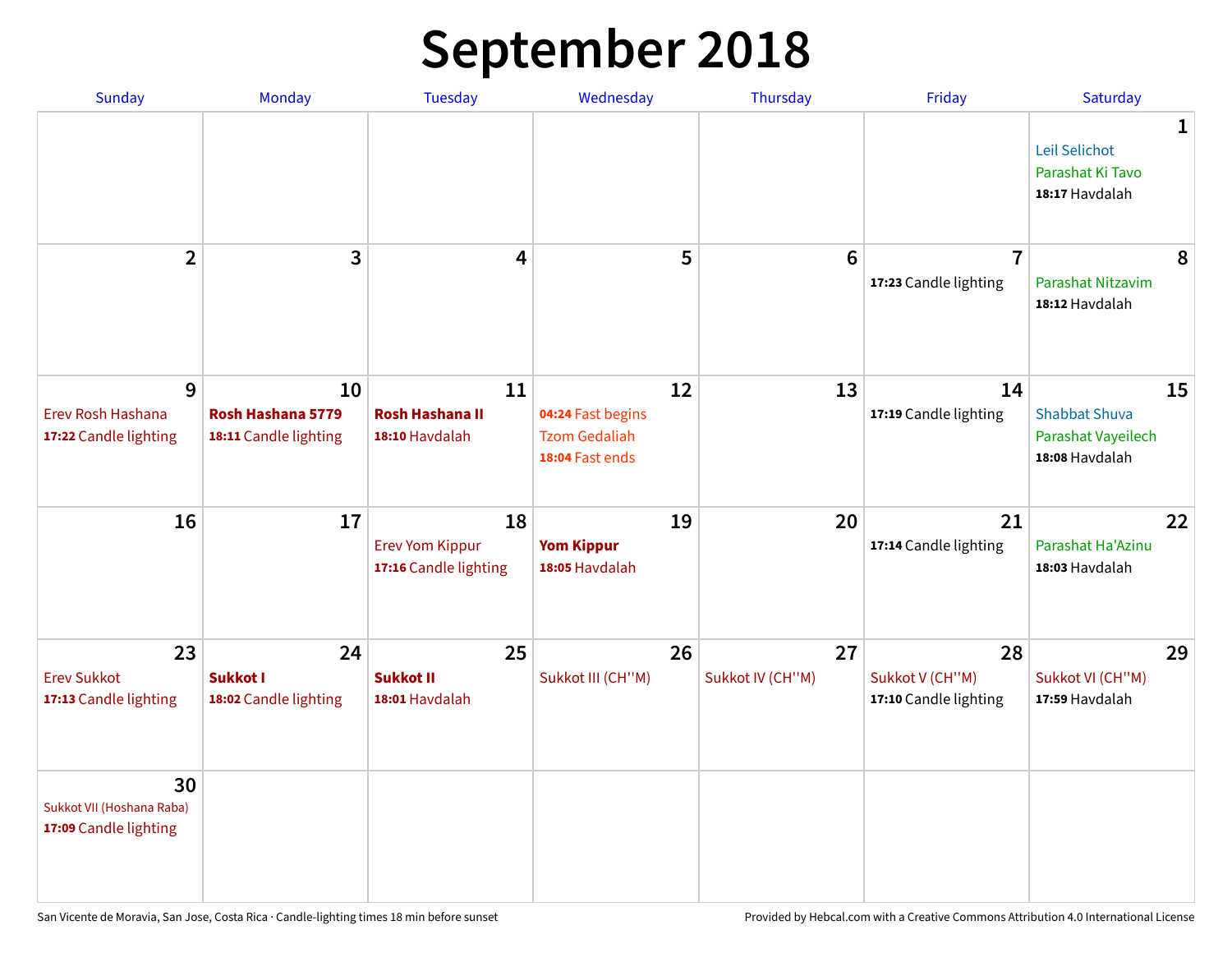# **October 2018**

| Sunday         | Monday                                              | <b>Tuesday</b>                                           | Wednesday                   | Thursday | Friday                      | Saturday                                                                      |
|----------------|-----------------------------------------------------|----------------------------------------------------------|-----------------------------|----------|-----------------------------|-------------------------------------------------------------------------------|
|                | 1<br><b>Shmini Atzeret</b><br>17:58 Candle lighting | $\overline{2}$<br><b>Simchat Torah</b><br>17:57 Havdalah | 3                           | 4        | 5<br>17:06 Candle lighting  | 6<br>Mevarchim Chodesh Cheshvan<br><b>Parashat Bereshit</b><br>17:55 Havdalah |
| $\overline{7}$ | $\boldsymbol{8}$                                    | 9<br>Rosh Chodesh Cheshvan                               | 10<br>Rosh Chodesh Cheshvan | 11       | 12<br>17:02 Candle lighting | 13<br><b>Parashat Noach</b><br>17:51 Havdalah                                 |
| 14             | 15                                                  | 16<br>Yom HaAliyah School Observance                     | 17                          | 18       | 19<br>16:59 Candle lighting | 20<br>Parashat Lech-Lecha<br>17:48 Havdalah                                   |
| 21             | 22                                                  | 23                                                       | 24                          | 25       | 26<br>16:56 Candle lighting | 27<br>Parashat Vayera<br>17:46 Havdalah                                       |
| 28             | 29                                                  | 30                                                       | 31                          |          |                             |                                                                               |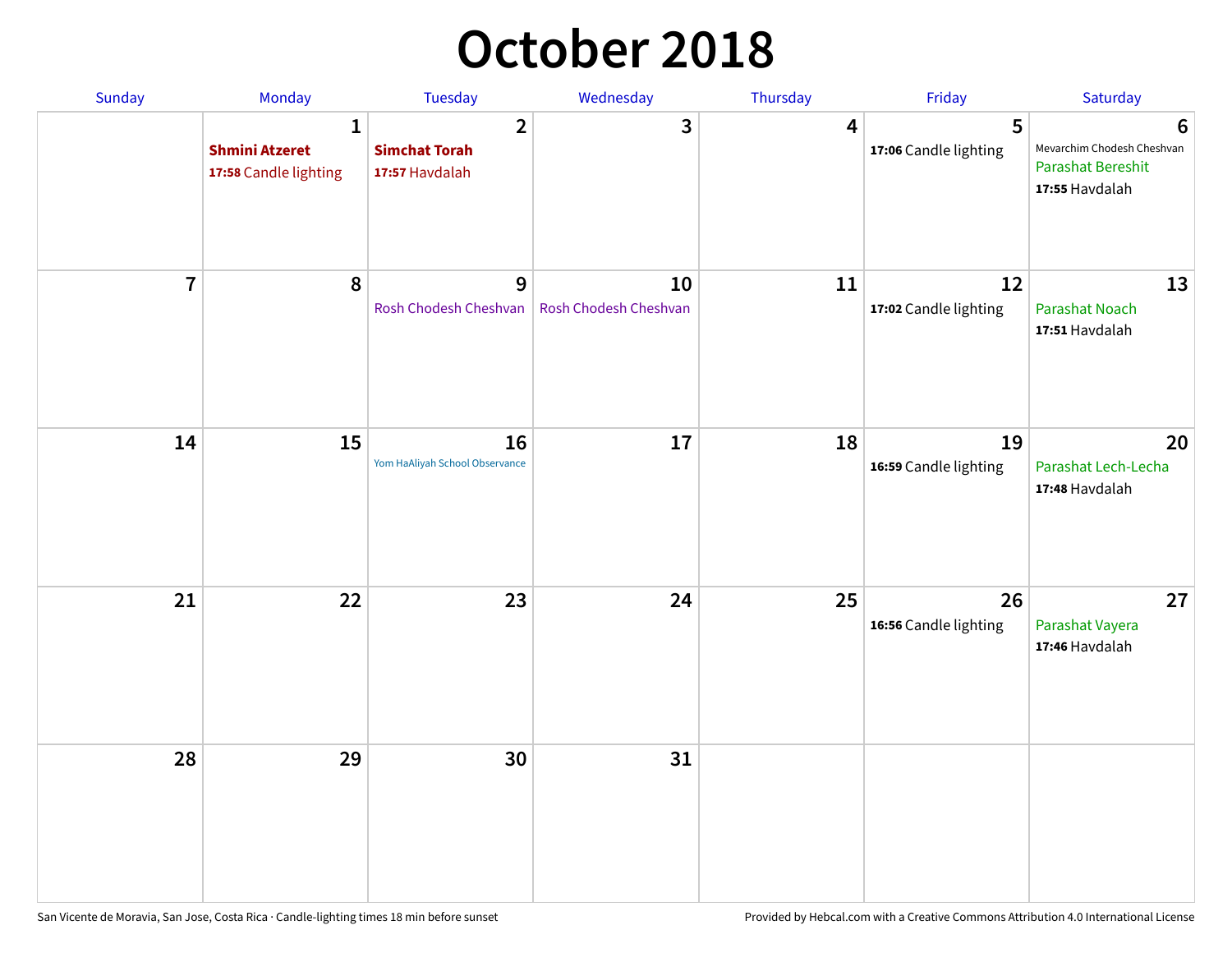#### **November 2018**

| Sunday                  | Monday | Tuesday          | Wednesday              | Thursday                 | Friday                                            | Saturday                                                                |
|-------------------------|--------|------------------|------------------------|--------------------------|---------------------------------------------------|-------------------------------------------------------------------------|
|                         |        |                  |                        | $\mathbf{1}$             | $\overline{2}$<br>16:54 Candle lighting           | 3<br>Mevarchim Chodesh Kislev<br>Parashat Chayei Sara<br>17:44 Havdalah |
| $\overline{\mathbf{4}}$ | 5      | $\boldsymbol{6}$ | $\overline{7}$<br>Sigd | 8<br>Rosh Chodesh Kislev | 9<br>Rosh Chodesh Kislev<br>16:53 Candle lighting | 10<br>Parashat Toldot<br>17:44 Havdalah                                 |
| ${\bf 11}$              | 12     | 13               | 14                     | 15                       | 16<br>16:52 Candle lighting                       | 17<br>Parashat Vayetzei<br>17:44 Havdalah                               |
| 18                      | 19     | 20               | 21                     | 22                       | 23<br>16:53 Candle lighting                       | 24<br>Parashat Vayishlach<br>17:45 Havdalah                             |
| 25                      | 26     | 27               | 28                     | 29                       | 30<br>16:54 Candle lighting                       |                                                                         |